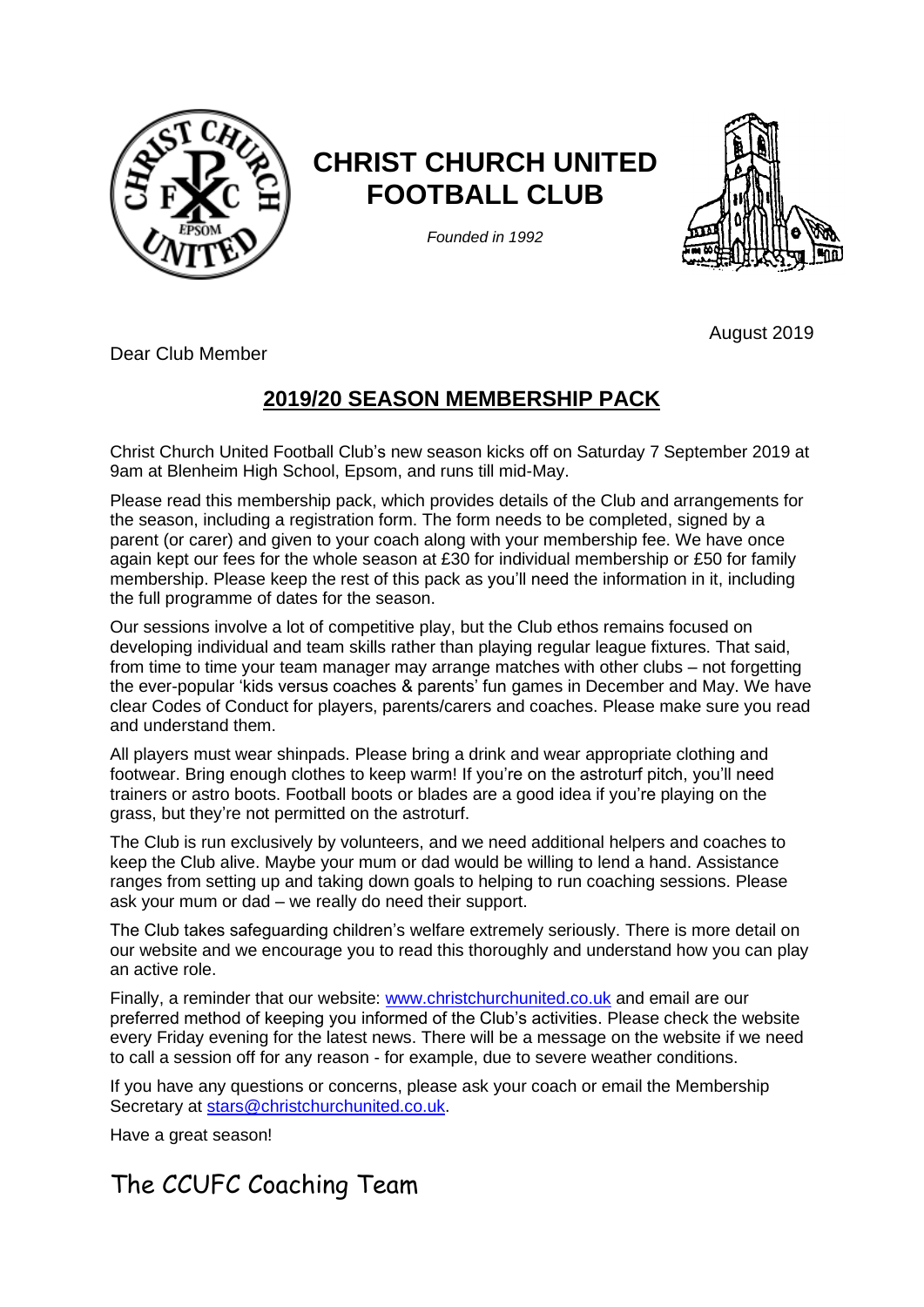(this page is intentionally blank to allow back-to-back printing/copying)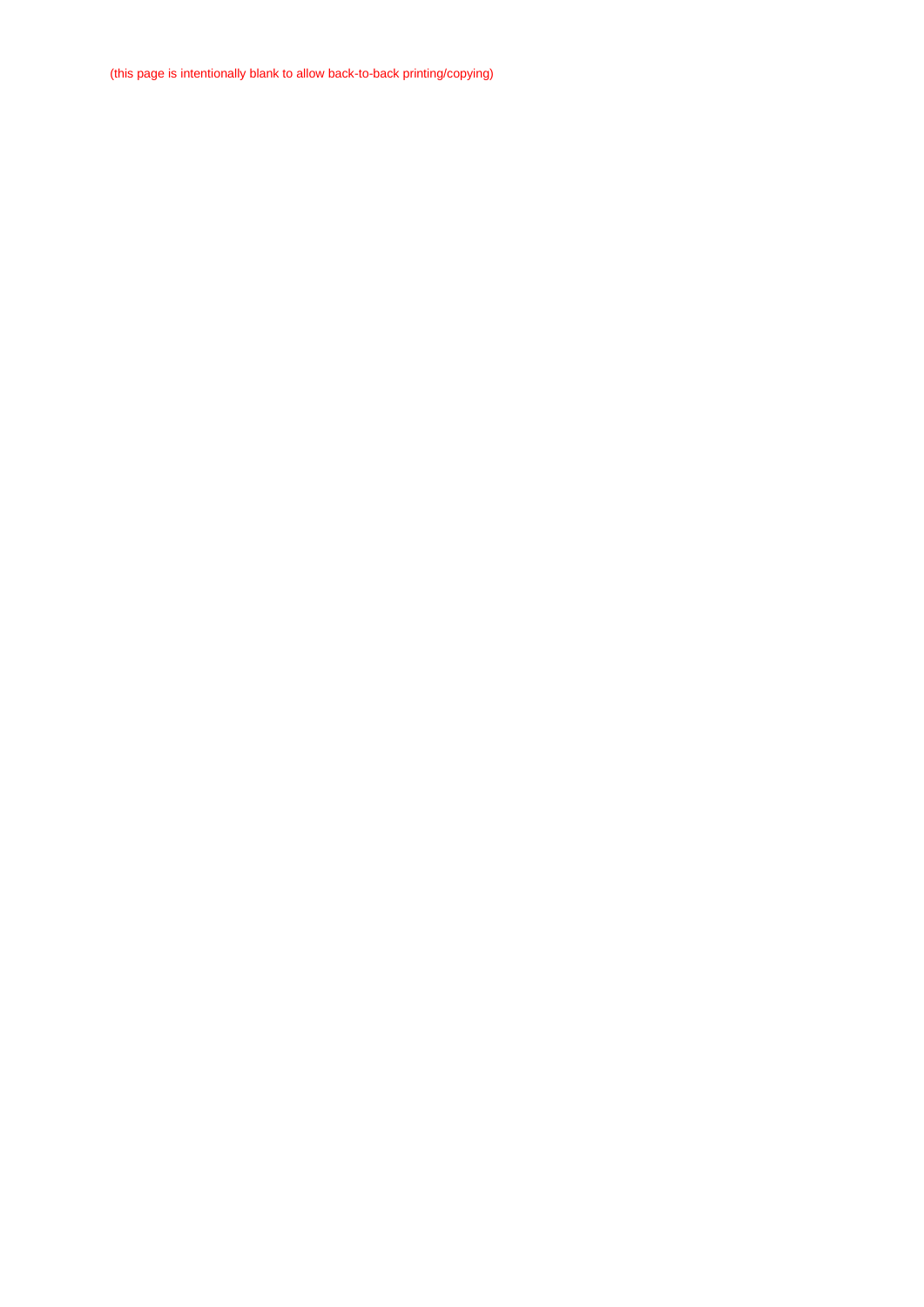

# **CHRIST CHURCH UNITED FOOTBALL CLUB**



*Founded in 1992*

# **2019/20 SEASON**

Christ Church United FC is a church-linked football club, run by unpaid volunteers to provide soccer coaching for boys and girls, regardless of their ability level. The Club is affiliated to the Surrey Football Association and is a recognised Mini-Soccer Centre. It forms a part of Christ Church's outreach programme, and works with other sporting and voluntary organisations so that links between the Church and the local community are maintained and developed through sport. Whilst all of our sessions are undoubtedly competitive, the emphasis is very much on developing individual and team skills, and we do not play regular league fixtures. However, friendly matches and tournaments with other clubs may be arranged from time to time during the season. The well-being of our players is our top priority and our approach to child safeguarding and welfare reflects that commitment.

#### *Location / Dates / Times*

Football coaching takes place at Blenheim High School, Longmead Road, Epsom on Saturdays between 9.00 and 10.30am during term-time. As you can see from the attached programme - please keep it for reference in the coming months - the 2019/20 season starts on Saturday 7 September 2019. Parents and carers are asked to note that children should arrive no earlier than 8.45am and be collected promptly when coaching finishes at 10.30am. Neither the Club nor the School is responsible for the safety and well-being of children outside these times.

#### *Membership Fees*

The registration fee covers the whole season (September to May). The fee for one child is £30 (individual membership), but two or more children from the same family can join for £50 (family membership), so it won't break the bank if lots of brothers and sisters want to join the Club! The registration fee is the Club's main source of income to cover the following costs:

- Hire of the Blenheim High School facilities (astroturf and grass pitches/playing areas)
- Equipment (footballs, goals, kits, training bibs, etc)
- Affiliation to the Surrey County FA
- Competition/tournament fees
- Awards and trophies
- Coaches' training
- Public liability insurance

We believe the registration fee represents excellent value for money compared with other football clubs and sporting/social activities for children in the Epsom area.

#### *Codes of Conduct*

The Club has always believed in and encouraged a 'code of conduct' based on sensible and responsible behaviour and good sportsmanship at all times. In line with guidance from the FA, we have formalised this philosophy in three Codes of Conduct - covering Coaches, Players and Parents/Carers - and summaries of these are included in this pack. Please read them carefully and see any of the Team Managers if you have any concerns or comments.

#### *Equality*

The Club is committed to providing an opportunity for children to play football, regardless of their gender, sexual orientation, ethnicity, colour, nationality, religious belief or ability level. We expect everyone associated with the Club to treat other people fairly and with respect.

#### *Safeguarding Children*

The Club's policy on Safeguarding Children reflects the requirements and guidance of both the FA and the Church of England (Guildford Diocese). It covers the appointment and training of coaches, criminal records check (CRC) requirements, first aid, procedures at coaching sessions, and arrangements for transporting children to/from tournaments and matches. We have a nominated Child Welfare Officer who keeps abreast of developments and provides advice to the Club's management team. Please see the separate sheet on procedures at coaching sessions which is included in this pack.

#### *Data Protection*

The Club is committed to protecting the information you provide. It will be stored securely and used solely for the running of the Club. It may be provided to the FA (football's governing body) but otherwise it will not be released outside the Club. By joining the Club, you are accepting these arrangements.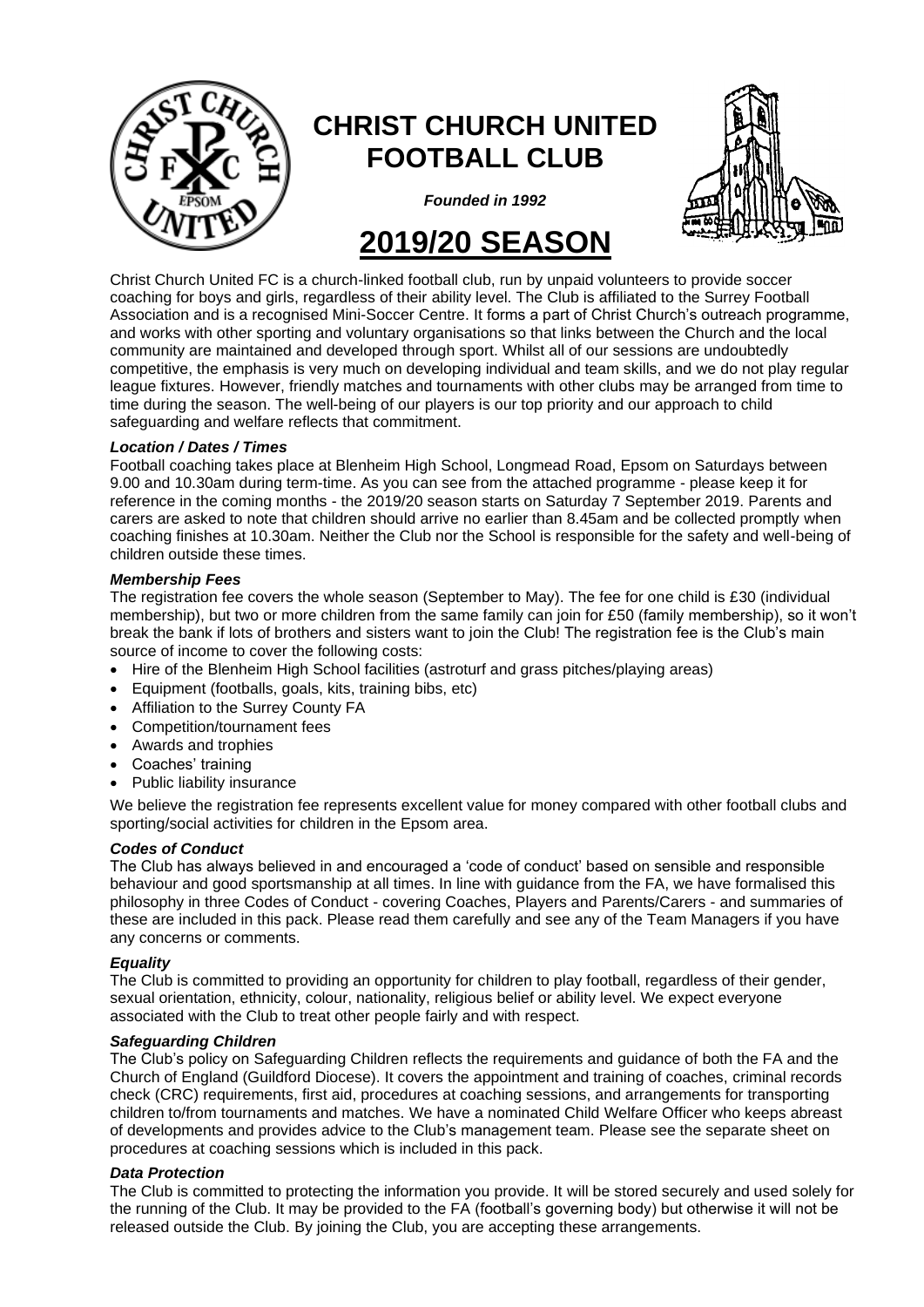#### *Dress Code*

All Club members should wear suitable clothing and footwear, both on and off the pitch. Members should bring a pair of trainers (or astroturf boots) as well as football boots. Shin-pads must be worn at all times. Trainers or astroturf boots must be worn on the astroturf pitch (football boots with studs or blades are not permitted). We strongly advise that children playing on the astroturf pitch wear long-sleeved tops and tracksuit/jogging bottoms, as friction burns from falls on astroturf are painful and can take a long time to heal.

#### *Away Matches/Tournaments*

Arrangements for getting children to and from away fixtures are made on a case-by-case basis by the relevant Team Manager(s). We welcome the support of parents who are able to help with transport and supervision. We need mothers as well as fathers, as we frequently have girls as well as boys in our teams. In line with the Club's Safeguarding Children policy, there should be at least two children in a car at all times, unless a parent has given permission for his/her child to travel alone with another adult (parent or coach).

#### *'Kids v Coaches & Parents' Games*

The Club arranges 'Kids v Coaches & Parents' fun matches from time to time, typically just before the Christmas break and at the end of the season. Experience has shown that the children enjoy these events greatly - especially as they usually win! However, any parent/carer who would prefer their child not to take part in these matches should inform the relevant Team Manager.

#### *Photography*

Parents and carers are welcome to take photographs of their children playing football at the Club. From time to time, the Club may arrange for photographs to be taken for publicity purposes (eg. the Club's website and newsletters). These pictures will be of groups of players rather than individuals. Any images used will not be accompanied by the players' names. Please contact a Team Manager or the Child Welfare Officer if you have any concerns or questions.

#### *Christ Church United Kit*

Various items of Christ Church United FC clothing are available to buy through the 'Club Shop' page on the Club's website [www.christchurchunited.co.uk.](http://www.christchurchunited.co.uk/)

#### *Age-Groups*

Coaching is split into a number of groups, as shown in the table below. The Managers can be contacted by email using the 'Contact' page of the website.

| Year group            | <b>Birth Date</b>  | <b>School Year</b> | <b>CCUFC</b> group | Manager        |
|-----------------------|--------------------|--------------------|--------------------|----------------|
| Under-15              | 1/9/04 - 31/8/05   | 10                 |                    |                |
| Under-14              | 1/9/05 - 31/8/06   | 9                  | Senior             |                |
| Under-13              | 1/9/06 - 31/8/07   | 8                  | Lyall Reynolds     |                |
| Under-12              | 1/9/07 - 31/8/08   | 7                  |                    |                |
| Under-11              | 1/9/08 - 31/8/09   | 6                  |                    |                |
| Under-10              | 1/9/09 - 31/8/10   | 5                  | Middle             | Lee Wiffen     |
| Under-9               | 1/9/10 - 31/8/11   | 4                  |                    |                |
| Under-8               | 1/9/11 - 31/8/12   | 3                  |                    |                |
| Under-7               | 1/9/12 - 31/8/13   | $\overline{2}$     | Junior             | Lawry Bickford |
| <b>Shooting Stars</b> | $1/9/13$ or after* | 1 & Reception*     |                    |                |

\* *minimum age is 5: children may join Shooting Stars at any time following their 5th birthday.*

#### *Registration*

Please complete the attached registration form and hand it, together with a cheque for £30 (individual member) or £50 (family membership) made payable to Christ Church United, to the relevant Team Manager as soon as possible. Please provide a mobile phone number in case we have to contact you urgently and an email address for routine communications. It is essential that the form is signed by a parent/carer. Please complete one form per child. Additional forms are available from the Team Managers and on the website. Please retain the rest of this registration information for your future reference.

#### *Communication*

To reduce the time and expense involved in communicating by phone, our preferred method of keeping you informed of the Club's activities is via email and the Club's website [www.christchurchunited.co.uk.](http://www.christchurchunited.co.uk/) Please provide an active email address that you use regularly, and let us know if you change it during the season. Check the website every Friday evening for the latest news - for example, if we need to call off a training session due to bad weather.

**If you have any questions or would like additional information about the Club, please contact the Membership Secretary (Lawry Bickford – 01372 723119), the Child Welfare Officer (Paul Mady – 01372 817669) or any of the Team Managers.**

*We need more help to run the Club. If you're able to help, please let us know!*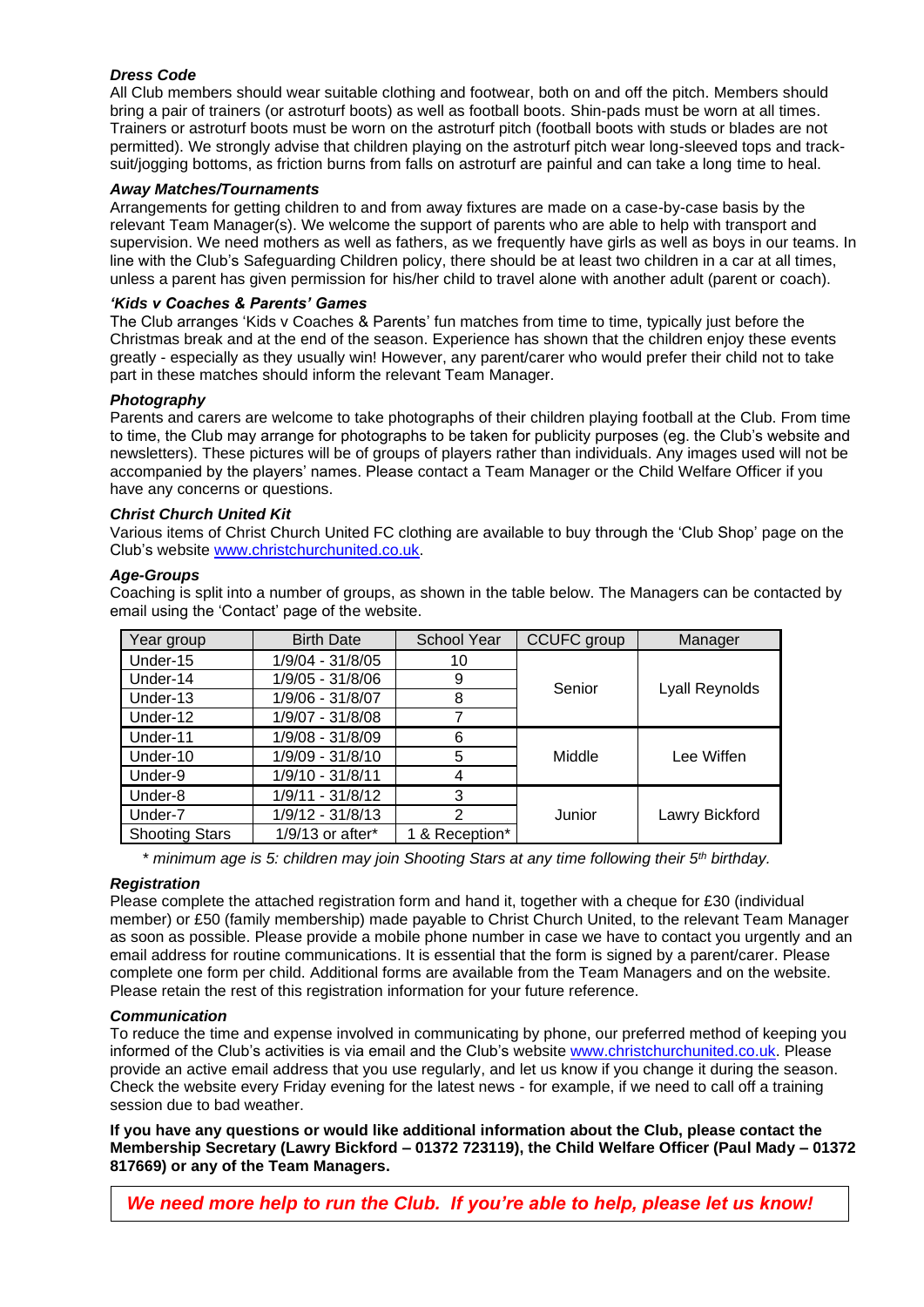

# **CHRIST CHURCH UNITED FOOTBALL CLUB**

# **CODES OF CONDUCT**

## **Code of Conduct for Coaches**

- 1. Respect the rights, dignity and worth of every player and treat each equally within the context of the sport.
- 2. Place the well-being and safety of players above all other considerations, including the development of performance.
- 3. Adhere to all guidelines of the relevant governing bodies.
- 4. Develop an appropriate working relationship with each player based on mutual trust and respect.
- 5. Never exert undue influence to obtain personal benefit or reward.
- 6. Encourage and guide players to accept responsibility for their own behaviour and performance.
- 7. Ensure that activities are appropriate for the age, maturity, experience and ability of players.
- 8. At the outset, clarify with the players (and, where appropriate, their parents) exactly what is expected of them and also what they are entitled to expect from their coach.
- 9. Cooperate with other coaches, officials, sports scientists, doctors and physiotherapists in the best interests of the players.
- 10. Promote the positive aspects of the sport (including fair play), and never condone behaviour contrary to the laws, rules and spirit of the game or the use of prohibited substances or techniques.
- 11. Consistently display high standards of behaviour and appearance, and be a role model for players, parents and spectators.
- 12. Do not use inappropriate language, or tolerate it from the players.

### **Code of Conduct for Players**

- 1. Try hard to develop your own abilities in terms of skill, technique, tactics and stamina.
- 2. Give maximum effort, and strive for the best possible individual and team performance during a game, regardless of the score.
- 3. Understand and abide by the laws, rules and spirit of the game.
- 4. Ensure you are on time for coaching sessions and matches, and have appropriate clothing, footwear and shinpads.
- 5. Set a positive example to others, whether team-mates, opponents or spectators.
- 6. Show respect to coaches and match officials, and accept their instructions and decisions without protest.
- 7. Avoid all forms of gamesmanship (including time-wasting), cheating and violent conduct.
- 8. Avoid dangerous or violent play, and discourage it in others.
- 9. Help injured players, whether team-mates or opponents.
- 10. Treat opponents and spectators with respect at all times, regardless of the score or result of the game.
- 11. Be a good sport: accept success or failure, victory or defeat, with dignity.
- 12. Do not use inappropriate language.

## **Code of Conduct for Parents/Carers**

- 1. Take a positive and supportive interest in your child's football activities, contributing to his/her enjoyment of the game, sense of achievement and self-esteem.
- 2. Encourage and guide your child to accept responsibility for his/her own behaviour, performance and development.
- 3. Cooperate with coaches and other parents/carers in the best interests of the players.
- 4. Encourage your child to understand and abide by the laws, rules and spirit of the game.
- 5. Ensure your child arrives on time for coaching sessions and matches, is equipped with appropriate clothing, footwear and shinpads, and is collected promptly at the end.
- 6. When spectating, show respect to all players, coaches, match officials and other spectators, regardless of the score or result of the game.
- 7. Encourage your child to be a good sport and to set a good example to other players.
- 8. Do not use inappropriate language, or tolerate it from your child.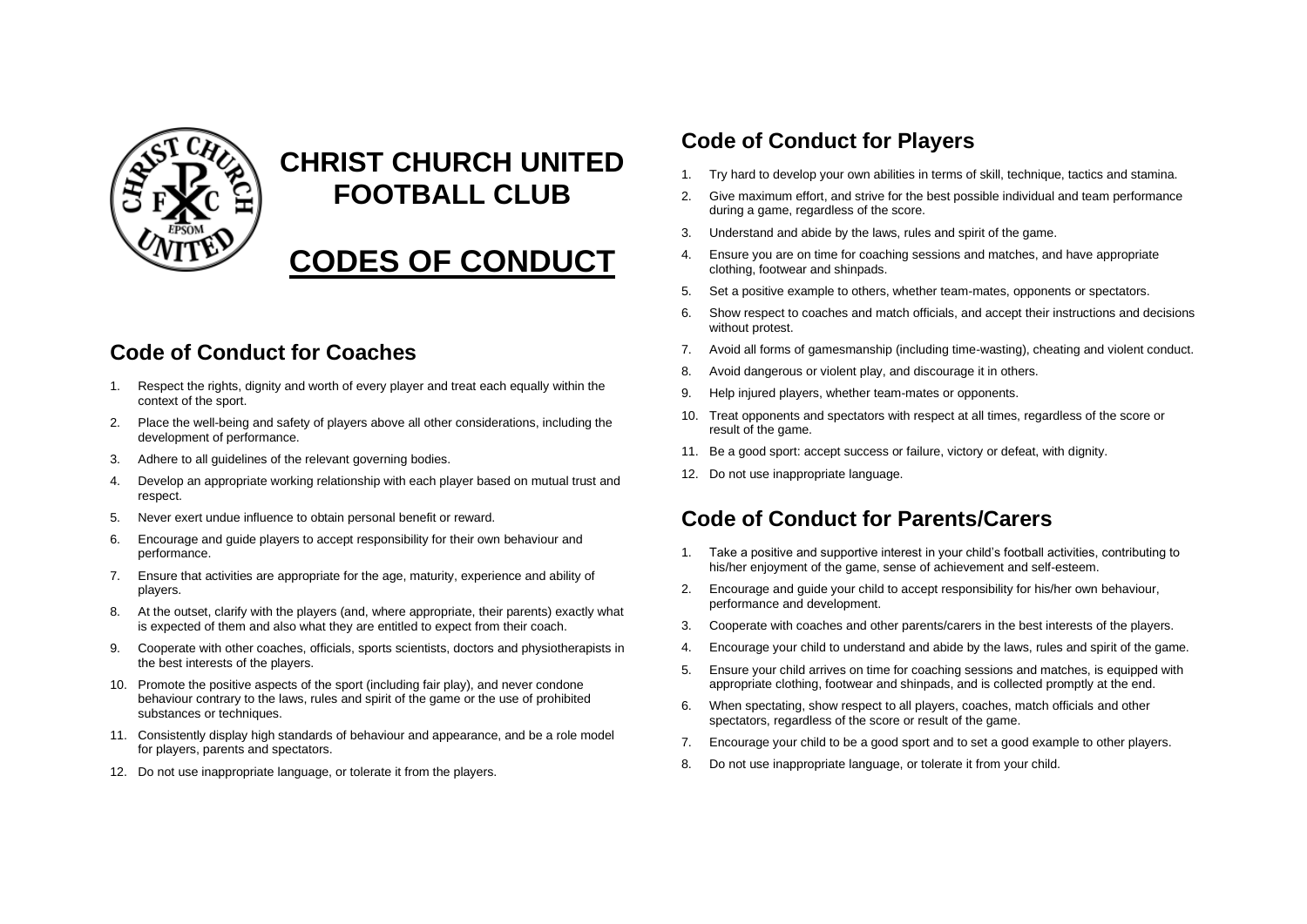

# **CHRIST CHURCH UNITED FOOTBALL CLUB SAFEGUARDING CHILDREN**

## *Procedures for ensuring the safety and well-being of children at coaching sessions*

Christ Church United Football Club is affiliated to the Surrey Football Association and is a recognised Mini-Soccer Centre. The Club is committed to ensuring that the FA guidelines on Safeguarding Children and wider child safety and well-being issues are observed.

This summary aims to provide parents and carers with a clear understanding of the arrangements that apply before, during and after normal Saturday morning coaching sessions. They form part of the Club's Safeguarding Children policy, which is based on the FA's recommended procedures and practices. Further information is available from the Club's Child Welfare Officer, Paul Mady (01372 817669).

#### *Before coaching sessions start (8.45 – 9.00am)*

- 1. Coaching sessions start at 9.00am. No unaccompanied child should arrive before 8.45am. Neither the Club nor Blenheim High School is responsible for the safety and general well-being of children before that time. Any child who arrives before 8.45am must be accompanied by a parent/carer.
- 2. Special care should be taken on arrival and departure, as the main entrance area and carpark are very busy with traffic at these times.
- 3. On arrival, each child should go to the area on the grass pitch or the astroturf where his/her age group normally plays, unless instructed otherwise by a Club coach.
- 4. If a child is part of a team due to travel to an away fixture, he/she should follow the instructions of his/her Team Manager or coach.
- 5. If the arrangements for collecting your child at the end of the coaching session are different to those that normally apply, please notify his/her Team Manager or coach before the coaching session starts.

#### *During coaching sessions (9.00 – 10.30am)*

- 1. During the coaching session, **under no circumstances** should any child leave his/her coaching group without the permission of his/her Team Manager.
- 2. If you wish to collect your child before the end of a coaching session, please do not take your child away without first notifying his/her Team Manager.
- 3. Any child wishing to go to the toilet during a coaching session should tell his/her Team Manager or coach, who will arrange for the child to be escorted by two adults (at least one of whom will be a Club coach) to and back from the entrance to the school toilets.

#### *After coaching sessions finish (10.30 – 11.00am)*

- 1. Coaching sessions finish at 10.30am. Please arrive in good time to collect your child promptly.
- 2. To avoid unnecessary congestion and risk of accident, please collect your child from his/her coaching area and not the main entrance area or carpark.
- 3. For the younger children playing on the astroturf (Shooting Stars, U7 and U8), parents/carers are asked to collect them from their coaching area in person. Under no circumstances should any child leave the astroturf unaccompanied.
- 4. If a child is not collected by 11.00am and his/her Team Manager is unable to contact his/her parent or carer, the Club will have no option but to refer the matter to the local police.
- 5. Under exceptional circumstances it may be possible for a child to be collected after 11.00am, by prior agreement with the appropriate Team Manager.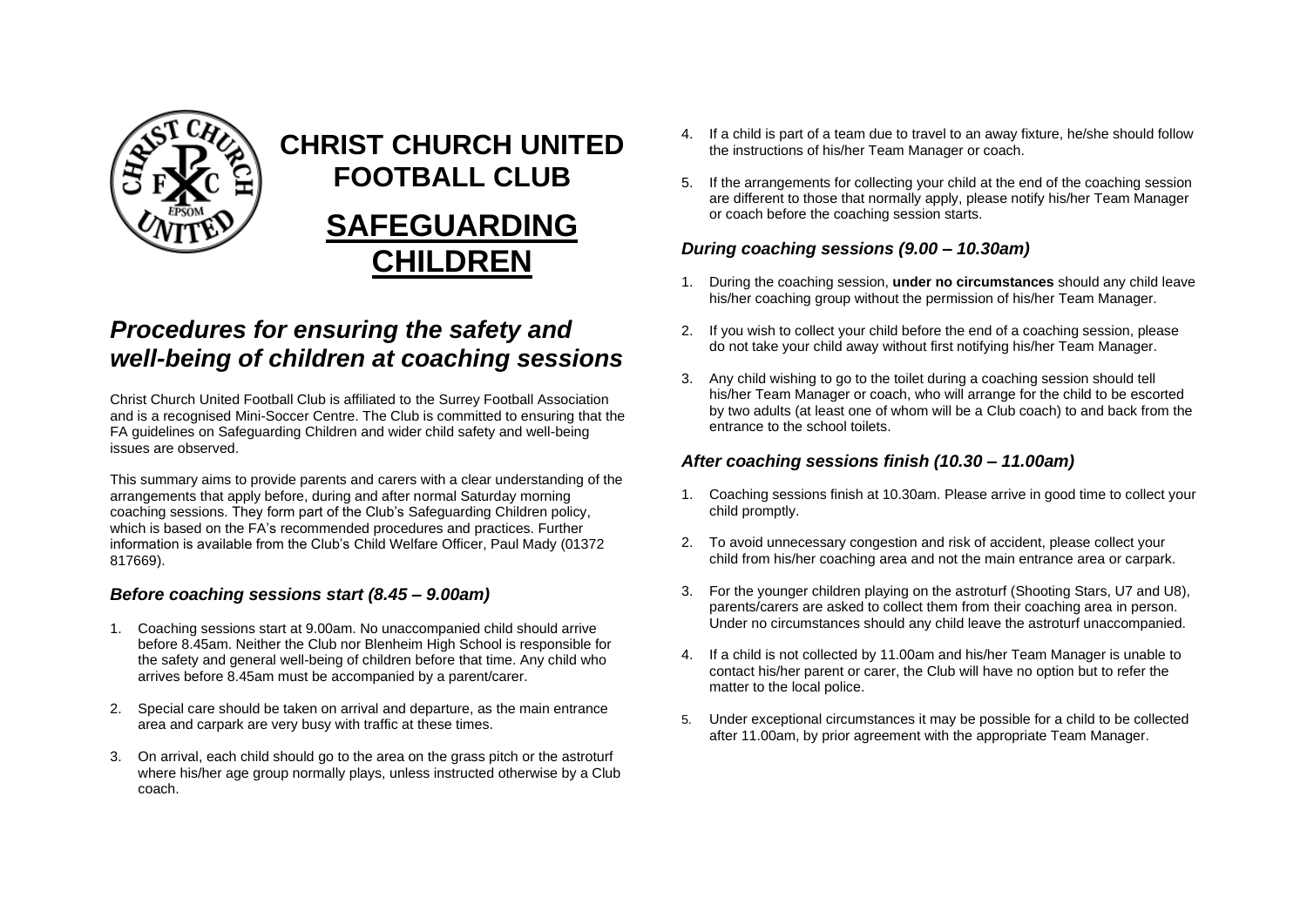*Keep this page for reference!*



## **CHRIST CHURCH UNITED FOOTBALL CLUB PROGRAMME FOR SEASON 2019/20**

| Week No.                | Date          | <b>Activity</b>                                                                                   |
|-------------------------|---------------|---------------------------------------------------------------------------------------------------|
| 1                       | 7 Sep 2019    | Welcome / first coaching session of season                                                        |
| $\overline{2}$          | 14 Sep 2019   | Regular coaching session                                                                          |
| 3                       | 21 Sep 2019   | Regular coaching session                                                                          |
| $\overline{\mathbf{4}}$ | 28 Sep 2019   | Regular coaching session                                                                          |
| 5                       | 5 Oct 2019    | Regular coaching session                                                                          |
| 6                       | 12 Oct 2019   | Regular coaching session                                                                          |
| $\overline{7}$          | 19 Oct 2019   | Regular coaching session                                                                          |
| 8                       | 26 Oct 2019   | Break (half-term)                                                                                 |
| $9\,$                   | 2 Nov 2019    | Regular coaching session                                                                          |
| 10                      | 9 Nov 2019    | Regular coaching session                                                                          |
| 11                      | 16 Nov 2019   | Regular coaching session                                                                          |
| 12                      | 23 Nov 2019   | Regular coaching session                                                                          |
| 13                      | 30 Nov 2019   | Regular coaching session                                                                          |
| 14                      | 7 Dec 2019    | Regular coaching session                                                                          |
| 15                      | 14 Dec 2019   | Kids v Coaches/Parents games                                                                      |
| 16                      | 21 Dec 2019   | Break (Christmas holiday)                                                                         |
| 17                      | 28 Dec 2019   | Break (Christmas holiday)                                                                         |
| 18                      | 4 Jan 2020    | Break (Christmas holiday)                                                                         |
| 19                      | 11 Jan 2020   | Regular coaching session                                                                          |
| 20                      | 18 Jan 2020   | Regular coaching session                                                                          |
| 21                      | 25 Jan 2020   | Regular coaching session                                                                          |
| 22                      | 1 Feb 2020    | Regular coaching session                                                                          |
| 23                      | 8 Feb 2020    | Regular coaching session                                                                          |
| 24                      | 15 Feb 2020   | Regular coaching session                                                                          |
| 25                      | 22 Feb 2020   | Break (half-term)                                                                                 |
| 26                      | 29 Feb 2020   | Regular coaching session                                                                          |
| 27                      | 7 March 2020  | Regular coaching session                                                                          |
| 28                      | 14 March 2020 | Regular coaching session                                                                          |
| 29                      | 21 March 2020 | Regular coaching session                                                                          |
| 30                      | 28 March 2020 | Regular coaching session                                                                          |
| 31                      | 4 April 2020  | <b>Break (Spring/Easter holiday)</b>                                                              |
| 32                      | 11 April 2020 | Break (Spring/Easter holiday)                                                                     |
| 33                      | 18 April 2020 | Break (Spring/Easter holiday)                                                                     |
| 34                      | 25 April 2020 | Regular coaching session                                                                          |
| 35                      | 2 May 2020    | Regular coaching session / Horsley tournament                                                     |
| 36                      | 9 May 2020    | Regular coaching session                                                                          |
| 37                      | 16 May 2020   | Last day of season: Kids v Coaches/Parents games<br>(morning) and Annual Awards Event (afternoon) |

*Check [www.christchurchunited.co.uk](http://www.christchurchunited.co.uk/) for news every Friday evening!*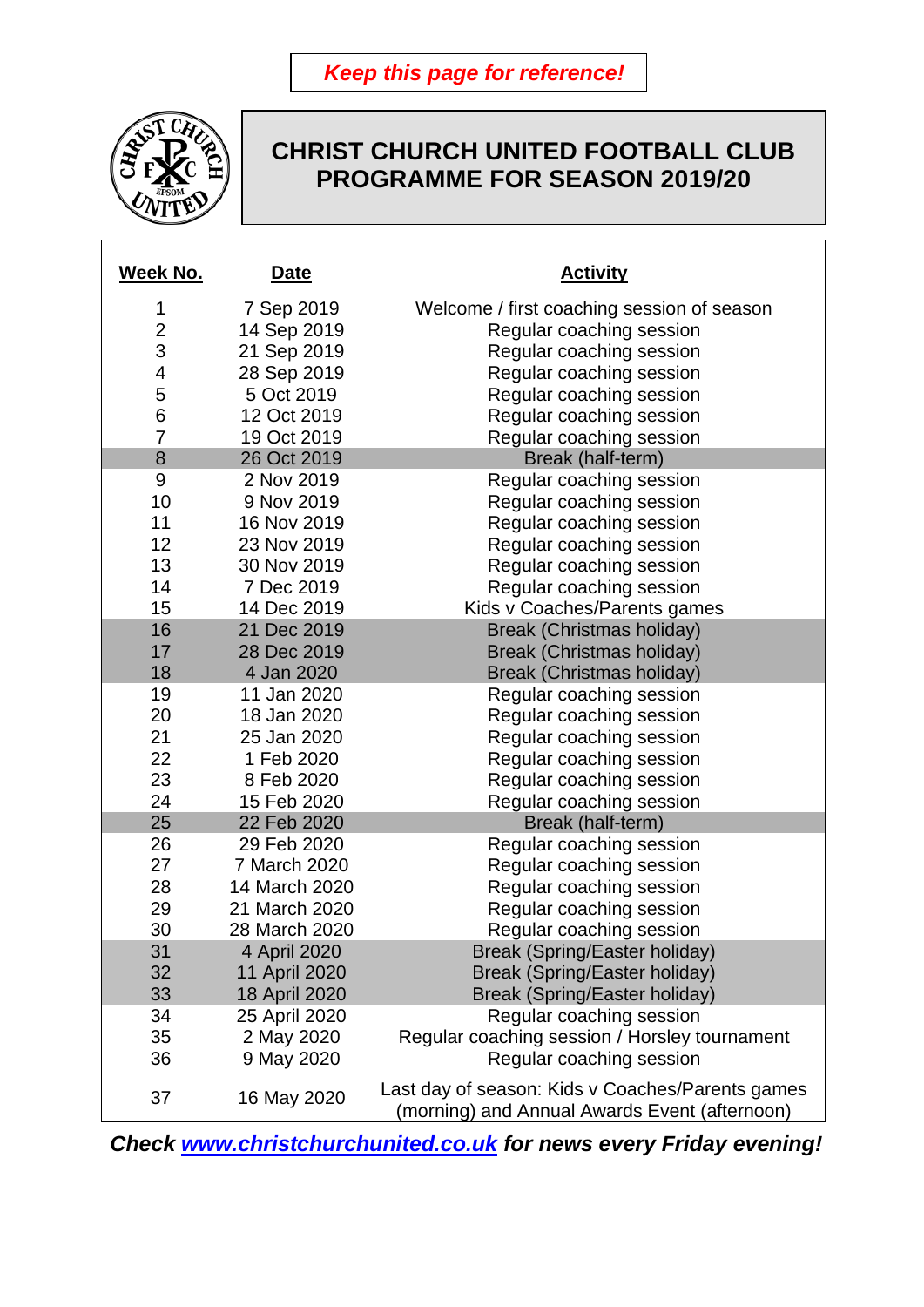

# *FOOTBALL FUN FOR 5's*

*Shooting Stars* is part of Christ Church United Football Club – the largest church-linked community football coaching organisation in Surrey.

The aim of *Shooting Stars* is to provide young children with an opportunity to gain a basic understanding and experience of playing the world's greatest game in a fun, safe and healthy environment.

*Shooting Stars* is open to boys and girls who've reached the age of 5, regardless of their ability level.

Sessions take place at Blenheim High School, Epsom every Saturday morning between 9.00 and 10.30 am during school term time. The 2019/20 season runs from 7 September 2019 to 16 May 2020.

For further information, including membership details, please contact Lawry Bickford (01372 723119).